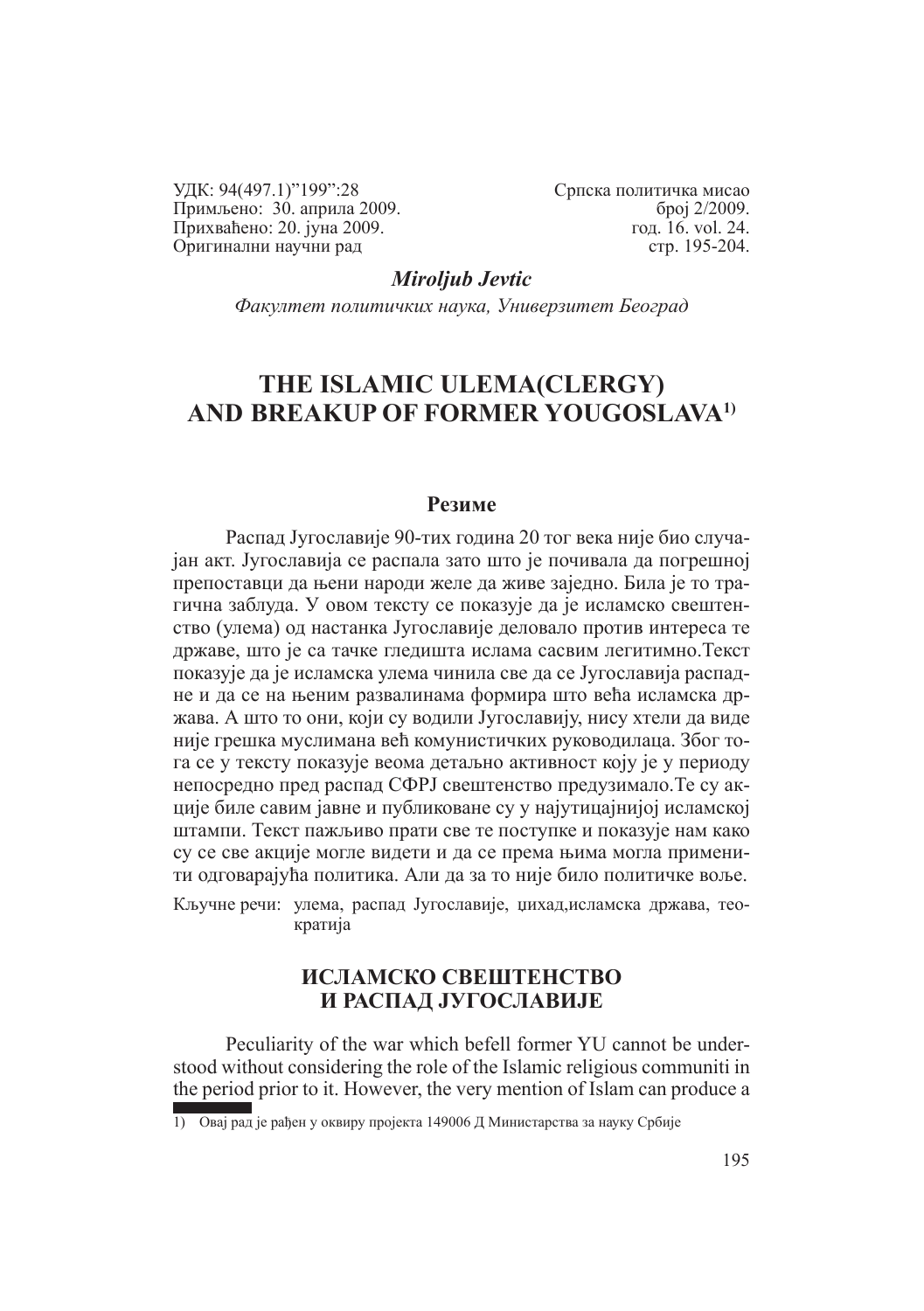confusing effect, because it is a very broad notion which implies many things and allows many different interpretations. It is a well-known that where was a Moslem nation in former YU and that some people who declared themselves members of the nation also stated publicly they were communist and did not adhere to the Islamic faith. According to the Islamic religious law, they were apostates murtads, for whom sheriat(Islamic law) provides capital punishment.2)

In order to present to reader with as much specified information as possible, I am going to concentrate on an organization which represents the Islamic faith – the Islamic Religious Community ( hereafter: IRC) , because in this way the official position of the Islam on the war and crisis in former Yugoslavia will be best exemplified.

 As soon as the multy-party system was restored which resulted in a greater degree of political freedom, , IRC began to propagate a version of Islam which had hitherto been inconceivable . Alija Izetbegovic the president of Moslem Bosnia and Herzegovina stated in his "Islamic Declaration" : " There can be no peaceful coexistence between the Islamic religion and non-Islamic social and political institutions"… " no lay principles can be the basis of a state which should express and support ethical principles of the religion..."<sup>3)</sup>. As regards the foregoing Jakub Selimoski, the last reis ulema(supreme head) of the united IRC stated : "*The Declaration by Izetbegovic is based on his adherence to Islam and his religious teachings.* Viewed from a religious aspect no one should be irritated by Moslems having a religious obligation to return to the essentially Islamic organization of social relations in countries where Moslems constitute an absolute or great majority of the population. The reason for that is that Islam has its own positions on the issues regarding the social, political and even financial system.<sup>4)</sup>

\*

<sup>2)</sup> Quoted from the *Koran* translated by Besim Korkut, Sarajevo, 1984, edited by Islamic Religious Community of Bosnia,p.617.footnote 33,See also Fatma Sundal,What has happened in AKP Years in Turkey:The Condition of Islamism, Turkish Islam Synthesis, and Islamist Violence, *Politikologija religije (Politics and Religion)* , Volume II, no.. 1/2008 , Belgrade,acessed also at http://www.politicsandreligionjournal.com/PDF/broj%203/01 fatma\_sundal.pdf (2.5.2009)

<sup>3)</sup> Alija Izetbegovic, *Islamic Declaration*, Bosna Edition, Sarajevo, 1990, p. 22

<sup>4)</sup> *"The Revival"* (Preporod) an Islamic organ published by the Seniors of IRC, 15 January, 1991, p.20; See also Dragan Novakovic,Relationship of Islamic Community in the Socialist Yougoslavia Towards the Publishing Activity as Modern Method of Information,(serbian) *Politikologija religije (Politics and Religion)*, Volume II, no.1/2008, Belgrade,аcessed also at http://www.politicsandreligionjournal.com/PDF/broj%203/07\_dragan\_novakovic.pdf  $(2.5.2009)$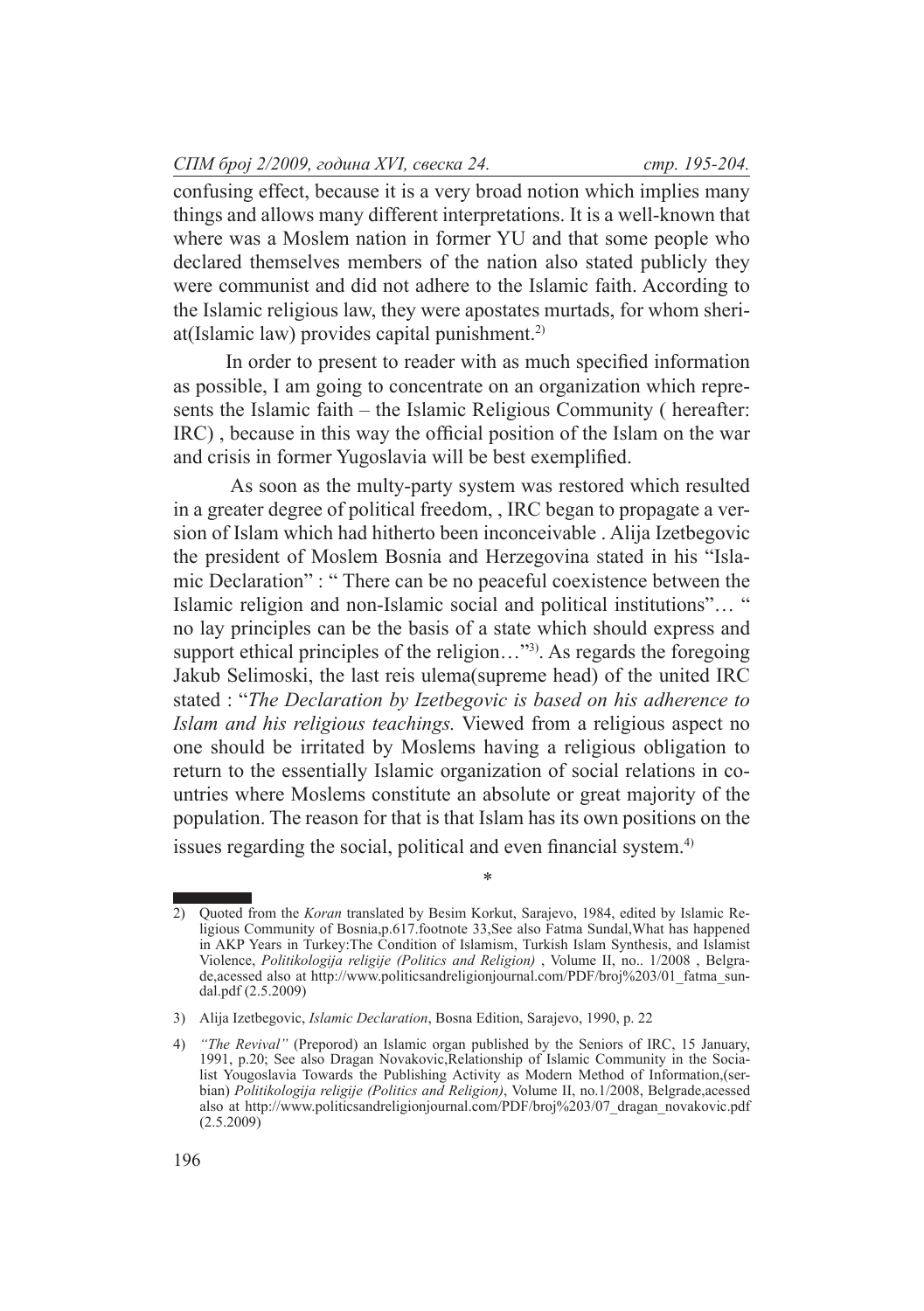Therefore, the head of all the Yugoslav Moslems clearly said that the positions put forward in " The Islamic Declaration" were legitimate according to Islam. The foregoing implies an aspiration to the institutionalization of social relations; thus the lax principle is excluded from the process of organizing a state in which all non-Islamic organizations should be prohibited. Consequently , democracy of any type should be annulled and discrimination introduced for those who have non-Islamic views. Izetbegovic used to be a prominent member of the Young Moslems Movement during the World

 War II and in the subsequent period. Referring to the Young Moslems , the chief of the Muslims said: "the Young Muslims were exponents of the best ideal conceived within our ranks and their upright and honorous ambitions were, in fact, shared by all Muslims".<sup>5)</sup> In order to illustrate their ambitions it is best to quote Izetbegovic who said once while discussing the political programme of the Young Muslims: " I remember there was a clause putting forward the unity of Muslims all over the world . We interpreted the clause in forms of establishing a big Muslim state..."<sup>6)</sup> Izetbegovic goes on to reveal their meanings of achieving the objective : "The plenum was held on 20-21,February,1949, in the course of which it was decided to start an open fight with the communist system."7)

 It is very important to stress that Izetbegovic had to admit once that there had been Young Muslims fostering some "terrorist ideas"8), although in his capacity as the president of the state and the party of Democratic Action, he has been making feverish efforts to win himself and tell the truth risking to lose the support of the West where terrorism in considered and equivalent to evil . As seen above IRC qualified such ambitions as "upright and honorous and shared by all Muslims".

 Those who have analyzed IRC's publications regularly have logically inferred that IRC has advocated the annulment of the secular principle of the social organization and has been in favour of an ideological Islamic state since the multy-party system was introduced.

 On the occasion of setting up the party of Democratic Action which was ready to stake everything to establish an Islamic state in Bosnia, an editorial was published to mark the act of formation in praising

<sup>5)</sup> *Glasnik* the organ of the Supreme Islamic Seniority of SFRJ (Federal Socialist Republic of Yougoslavia), Sarajevo, No. 6/1991, p. 808

<sup>6)</sup> *"Young Muslims",* Kljucanin edition, Sarajevo, 1991, pp. 56-57

<sup>7)</sup> ibid, p. 64

<sup>8)</sup> ibid, p. 66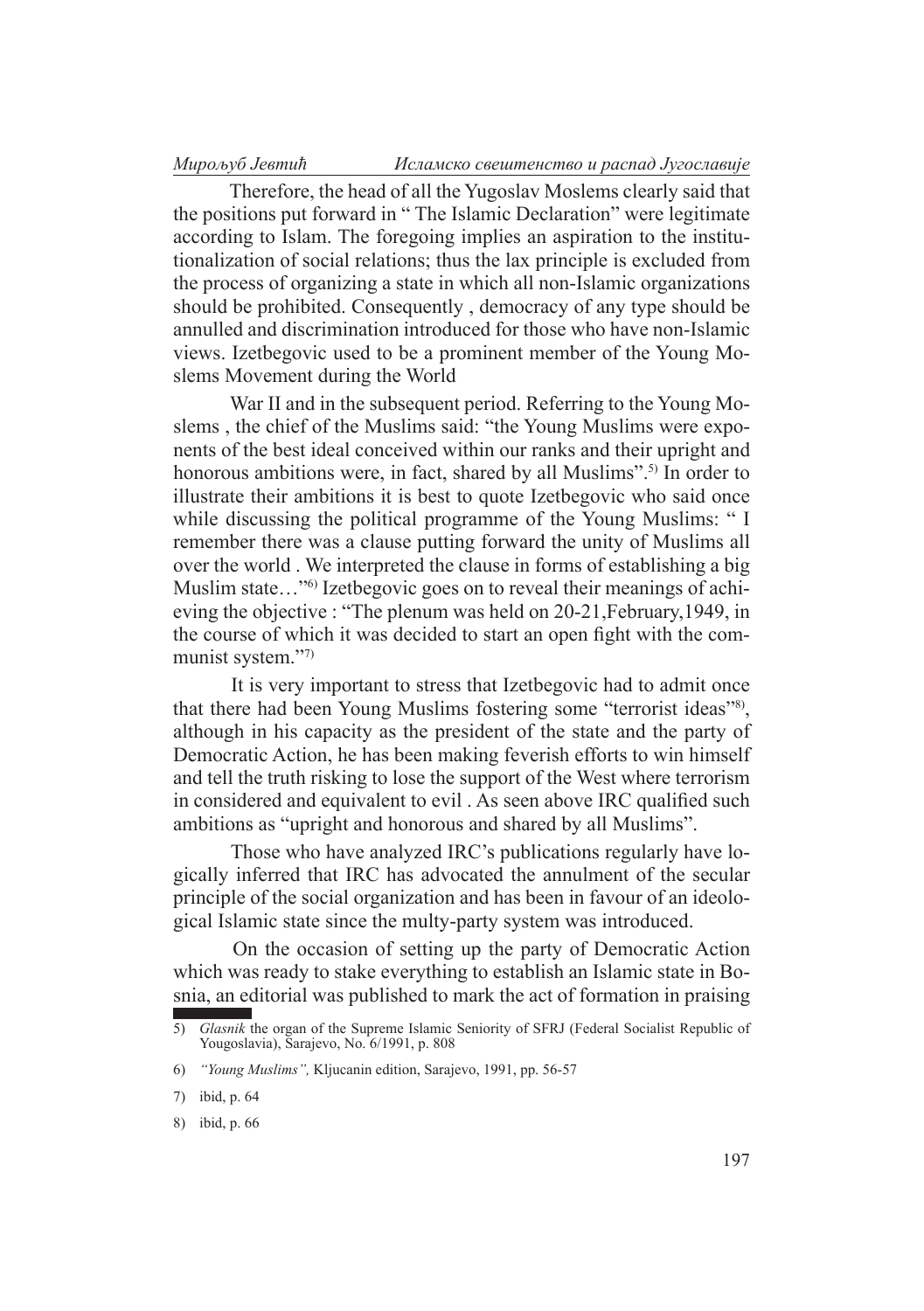terms qualifying the party as "eminently Muslim"<sup>9)</sup>. A hadith<sup>10)</sup> quoted on the front page of the editorial indicated what a Muslim party must stand for , its message being that the whole world would be, eventually, converted to Islam. The words of Mohammed quoted in the "Revival" were aimed at the non-Islamic population of Bosnia and Herzegovina, thus implying that conversion to Islam lay in store of Orthodox and Catholic believers living there. The announcement of their desire to have Islam spread was not objectionable in itself, as long as it reflect willingness to achieve it by means of persistent and non-aggressive persuasion , so that Islam could be adopted on a voluntary basis. However, the above hadth was another matter ; it was indicated in an explanatory comment printed below the quoted hadith which represented the position of the editorial staff and the Seniors of IRC whose organ the paper was . It said : "There is a growing self-awareness in the Muslim world *that its future lies in the revival on the rule which in not to be established on secularized social and political system but on the words of Allah.* The opponents are also aware of the increasing political consciousness of Muslims which had resulted in a fierce confrontation with the world of Islam. But, nobody can prevent US from pursuing the course of action announced in our hadith"11). There was a sentence in the above hadith saying the Islam would enter every single household which implied that other religions would cease to exist and also announce the destruction of secular political systems which were to be replaced by the Islamic establishment whose necessary consequence was a discrimination against non-Muslims and women.<sup>12)</sup>

 All in the articles which had been published in the Islamic press since that point, confirmed that the aim of IRC, stated in the above-mentioned editorial, was true. Consequently , an interview with a Secretary

11) *"The Revival"*, 1. March, 1991, p.1

<sup>9)</sup> *The Revival"*, 1. June, 1990, p. 1

<sup>10)</sup> ibid.1. March, 1991; a hadis is declaration or an act of Muslim prophet, Mohammed and his fellows fighters, in case they were given his permission; hadises have been compiled in a canonized collection which constitutes Suna i.e. Islamic tradition. Suna and the Koran represent the sources of Islam. Cf. Fikret Karcic,"Serijatski sudovi u Jugoslaviji 1918-1941"(*"Shari'at Law Courts in Yugoslavia between 1918-1941")* edited by Islamic Theology School, 1986 and Dzananovic Ibrahim,"Idztihad u prva cetiri stoljeca islama" (Ijtihad in the First Four Centuries of Islam"), Islamic Theology School, Sarajevo, 1986

<sup>12)</sup> I have already written about the same subject in the following publications:

*<sup>- &</sup>quot;Political System of Iran and Human Rights"*, in Political Thought, Zagreb, No. 4/1990

<sup>- &</sup>quot;The Position of Orthodox Christians in the Islamic World", in Orthodoxy between Heaven and Earth, Nis;

<sup>- &</sup>quot;Human Rights in Islamic Countries", in Marxist Thought, No. 5/1986; Beograd

<sup>- &</sup>quot;Human Rights in Islamic Political Systems in the Light of the Universal Islamic Declaration on Human Rights", in International Issues, No. 2/1991, Beograd;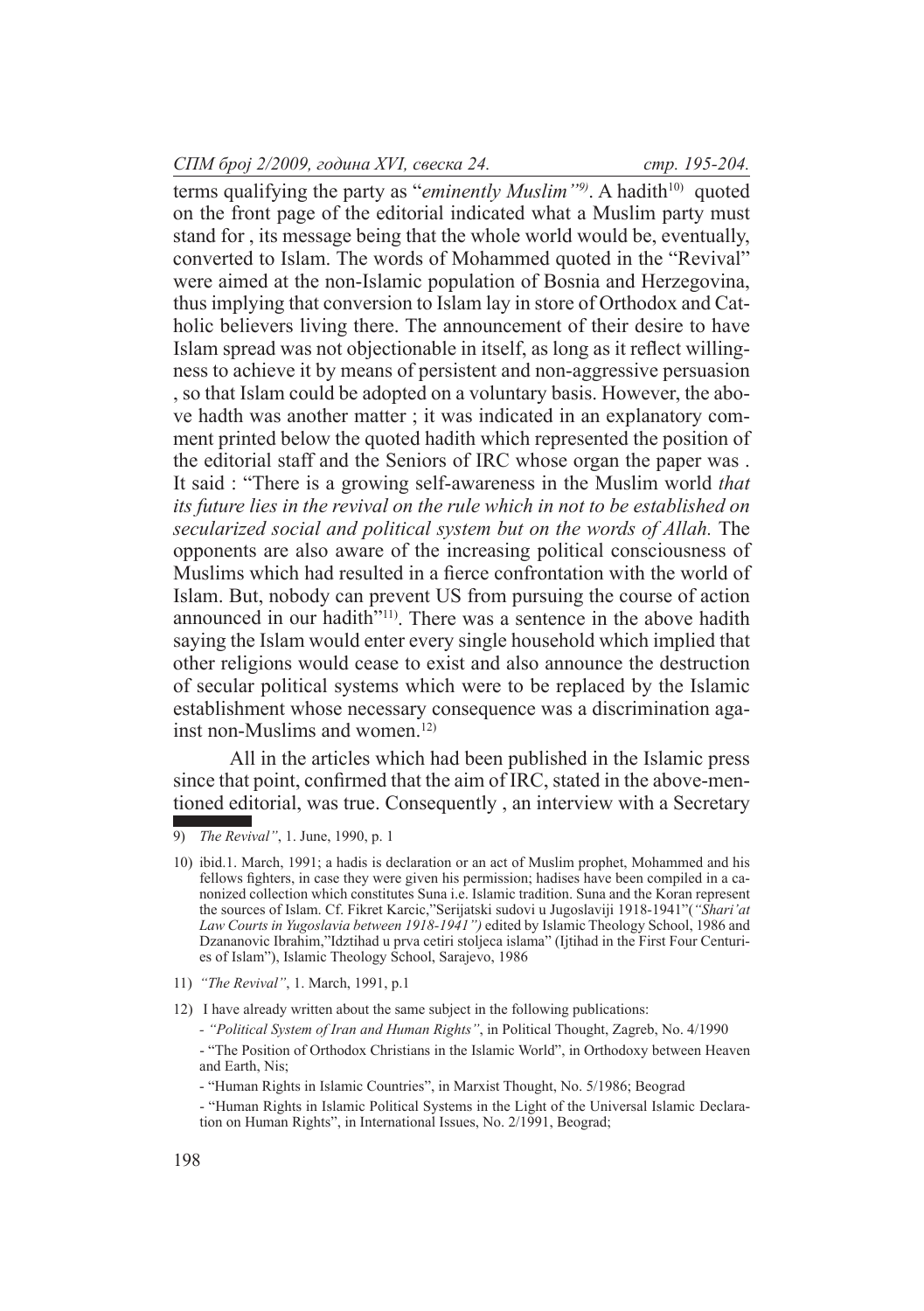General of "The World Islamic League" better known as "Rabita" was published in "The Revival" in which he concluded : "*Islam, essentially, represents the unity of the faith and state. That is first and foremost*. All the social, historical, political , economic and educational system *hitherto developed* by Islam *fell down after collapse of hilafet i.e. the united Islamic state*. *The main duty of the present ulama is to re-establish the foregoing Islamic Social institutions and system*, first of all, in the regions populated by Muslims. The foregoing systems based on historical experience and knowledge are something that non-Muslims can also benefit from".13) Nasef Omer's interview took up two central pages of "The Revival" and its title "The Unity of faith and state" was printed a big, red letters which indicated that the editorial staff and meshihat i.e. The Seniors of IRC attached great importance to the messages imparted by Secretary General of "Rabita" which is the most influential Muslim organization in the world. Evidently, the main task of the ulama i.e. Muslim priests or religious officers, was not to preach faith in God, but to strive for the creation of a state in which all the Muslims would be politically united. The implications of the above relevant to the Serbs and Croats in former B. and H. Was that the then Yugoslavia had to be disintegrated in order that Sarajevo could be linked with Turkey, Iran etc. In view of what Secretary General said about the Islamic state being beneficial to non-Muslims, such a system was to be imposed on the Christian population on former B. and H.

Apart from propagating a need to establish an Islamic state in Bosnia, the organs of the Seniors of IRC also promulgated that a prospective state must become a centre of Islamic expansion to the rest of the world. During "The First Conference of the Muslims of Eastern Europe" prof. *Es-Sammari* of Saudi Arabia said: "Islam is still firmly rooted in Eastern Europe and, with the help of Allah, has all the predispositions to become not only a *centre of political power,* but also a centre of the Islamic diffusion to the rest of Europe and the Soviet  $Union$ <sup> $"14)$ </sup>

Evidently, it has been conceived that the Balkans, above all Bosnia, should become a centre of political power concentrated in a state. Islam conceived in the form of an Islamic state should spread across the rest of Europe.

Apart from propagating the above version of Islam, the propaganda of *Jihad* was launched as well, the latter being of particular importance. According to the most prominent Islamic theologians of IRC

<sup>13)</sup> "The Revival", August, 15, 1991, pp. 12-13

<sup>14)</sup> Ibid. September, 15, 1991, p. 13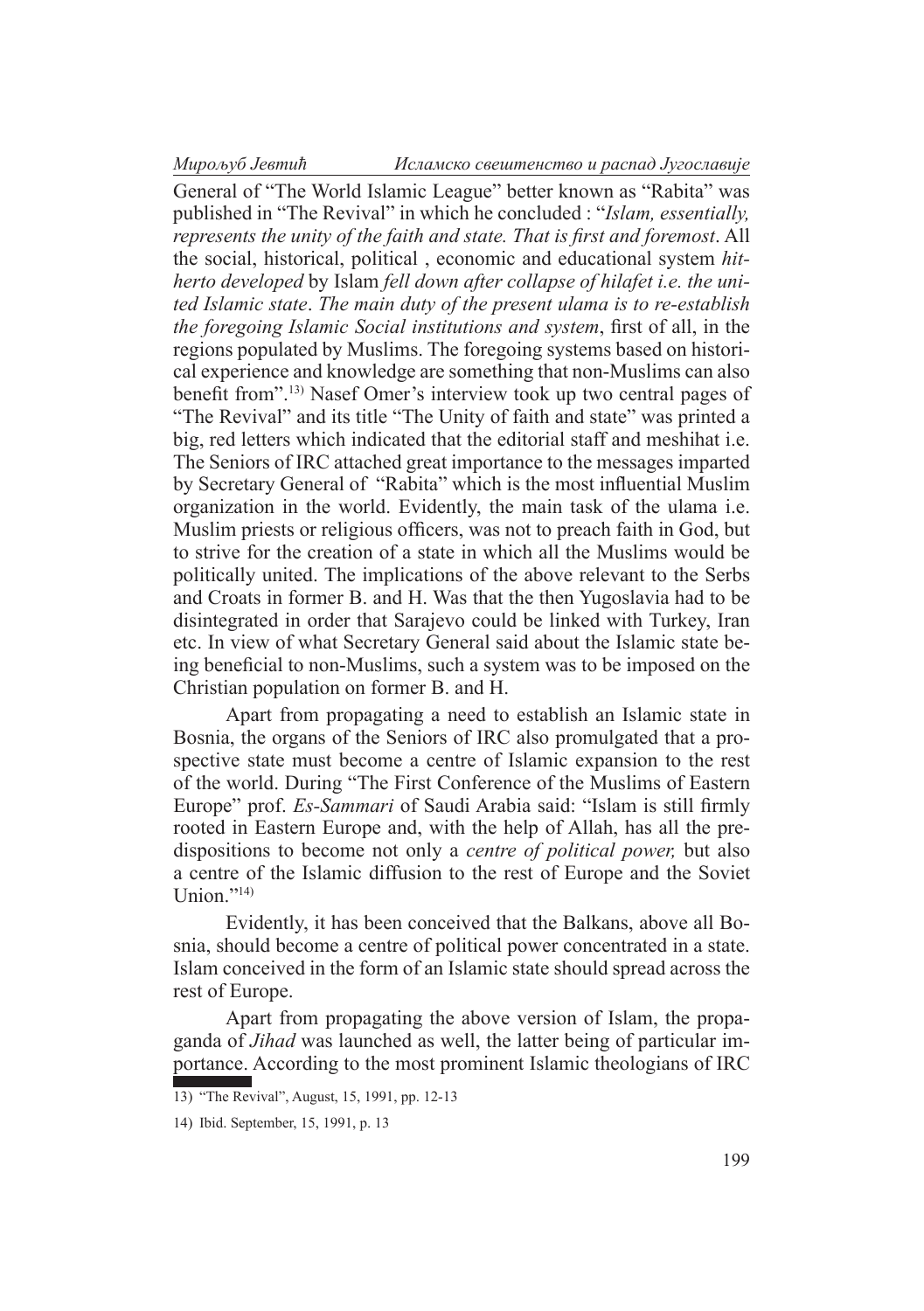, Jihad was a "declaration *of and a conduct of war*".15) It was stated further on, *that" Jihad is the climax of the sublimity of Islam. It is a road to dignity, nobleness and sovereignty and for that reason it was obligatory throughout the past and will be so up till the last day".16)* Obviously, it was ordered to conduct Jihad till the end of the world in order to reveal the sublimity of Islam. "*To hanefias Jihad is a struggle against infidels. First, they should be invited to adopt the true faith and if they do not adhere, they should be fought against*".17) Considering the fact that all Yugoslav Muslims are hanefias , it is clear that, in their view, Jihad presents a mission of converting non-Muslims to Islam under the threat of war in case they decline the offer.

On the eve of the war in 1992 there was an article in "Takvim" (IRC published by the Presidency of the associations of ilmias i.e. Islamic religious officers). The article exhibited their stance on coexistence and equality between Muslims and non-Muslims. The organ was also approved of by Riaset i.e. the Supreme Islamic Seniority<sup>18)</sup> and it said: " Islam strives to destroy al the states and government opposing the ideology and programme of Islam, regardless of that what part of the earth they may situated in, or what state of nation may be in power . The purpose of Islam is to establish a state based on its ideology and programme no matter which nation is to become a supporter of Islam or which nation is to become undermined in the course of creating an ideological Islamic state .Islam wants whole Globe-not just one part of Globe, but whole Planet".<sup>19</sup> As we can see the above was not an isolated view held by an extremist , but a position of the entire Muslim Religious Community of the then Yugoslavia, expressed through the agency of the foregoing organization and its organ "Takvim" . As for the author of the article named Mevdudi , IRC stated : "El-Mevdudi has no peer in the Islamic world, his ingenious thought reaching and imbuing all regions populated by Muslims."20) The words of El-Mevdudi of Pakistan were looked upon as an Islamic dogma by IRC and printed in 30,000 copies. In the same number, Hasan Hilic, a Yugoslav Muslim theologian confirmed the above in a slightly different way: "God did not oblige Muslims to conduct war in order to force people to adopt Islam, but to establish a

- 17) Ibid. October, 15, 1991, p. 15
- 18) Takvim, Sarajevo, 1992, p. 164
- 19) Ibid, p. 68

<sup>15)</sup> Dzananovic Ibrahim, ibid. p. 31

<sup>16)</sup> "The Revival", October, 1, 1991, p. 22

<sup>20)</sup> Ebu-L-A' El-Mevdudi "The Basic Requirements for Understanding the Koran", edited by the Seniority of IRC of B. and. H., Croatia and Slovenia, Sarajevo, 1984, p. 6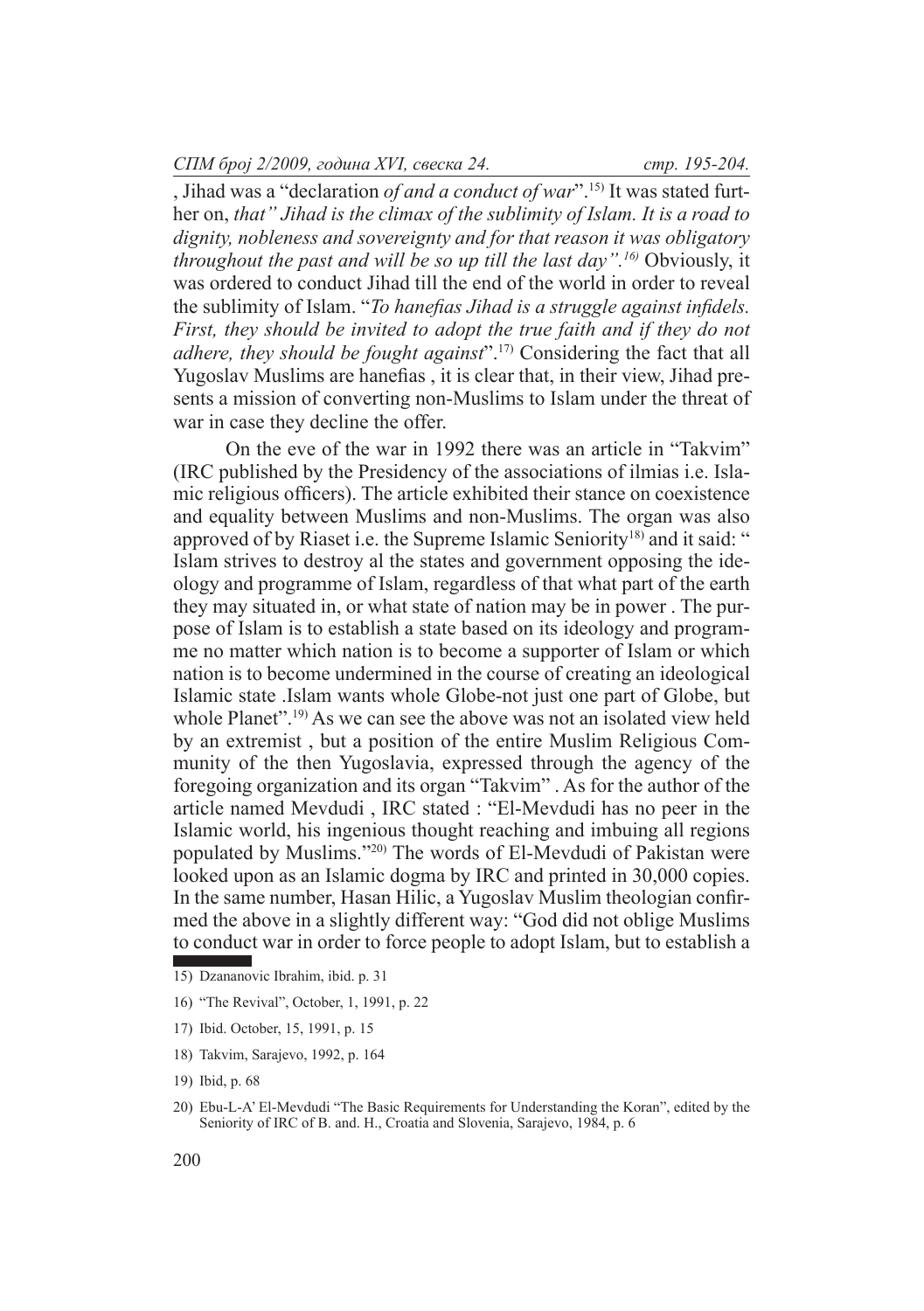just, noble and upright system based on Islam."<sup>21)</sup> Consequently, Hilic confirmed that God ordered Muslims to wage war so as to establish a just Islamic system on the earth with no thought for the opinion of non-Muslims on the Islamic system and its uprightness feasible by means of killing and bloodshed.

Apart from propagating was as a means of setting up a state, IRC activists also propagated that Muslims ,who continued to live in the states based on a non-Islamic concept should revolt against the actual state authorities , not matter whether they came to power legitimately or not. In reference to the foregoing , it was said in "Takvim" : *"It is impossible for a Muslim to realize his intent to live in keeping with Islam in a non-Islamic system. All the laws and taxes which he considers unjust and illegal will be imposed on his household and children, thus making his life unbearable… An individual or a group of people living under the pressure of state authorities who implement a hostile doctrine cannot live according to their conviction. If those people neglected their duty to rise against such state authorities, it would mean they are hypocrites and liars among the Islamic believers. It is for that reason that we have no choice left, but to take over the governing of such a state"*. 22) In view of the fact that about 1.5 million ethnic Albanians live in Federal Republic of Yugoslavia who are 98% Muslim, the foregoing was a clearly defined encouragement to revolt.

 IRC started to put into practice that what had been hitherto theoretically achieved by its activists. The abovementioned reis-ul-ulema Jakub Selimoski took part in a session of the" World Council for Mosks" in Mecca, Saudi Arabia at the beginning of 1992, where it was decided that "Rabita" should propose to the countries participating in the conference to established political and economic cooperation with Bosnia and Herzegovina and recognize its independence. As for the problem of Kosovo they should help towards its solution so that the ethnic Albanians could also achieve independence which should be followed by political autonomy of the region of Sandzak and subsequently by the joint sovereignty of the Muslims and Christians living in Macedonia23). Considering that Yugoslavia still existed at that time within

<sup>21)</sup> Takvim, p. 44

<sup>22)</sup> Takvim, pp. 75-76

<sup>23)</sup> "The Revival", February, 15, 1992, p. 10; See also Gregory R. Copley, Meeting the Burden of Statehood: Is Kosovo Ready, *Politikologija religije (Politics and Religion*) Vol. I, no. 1/2007, Belgrade, accessed also at http://www.politicsandreligionjournal.com/PDF/broj1/ Meeting\_the\_burden\_of\_statehood\_-\_is\_kosovo\_ready.pdf (2. 5. 2009); See also Dragan Novakovic, The Role of the Islamic Community in Pursuing tha Albanian National Interests, (serbian), Politikologija Religije (Politics and Religion) Vol. I, no.1/2007, Belgrade, accessed also at http://www.politicsandreligionjournal.com/PDF/broj1/Islamska\_zajednica\_u\_funkciji\_ostvarivanja\_albanskih\_nacionalnih\_interesa.pdf (2. 5. 09)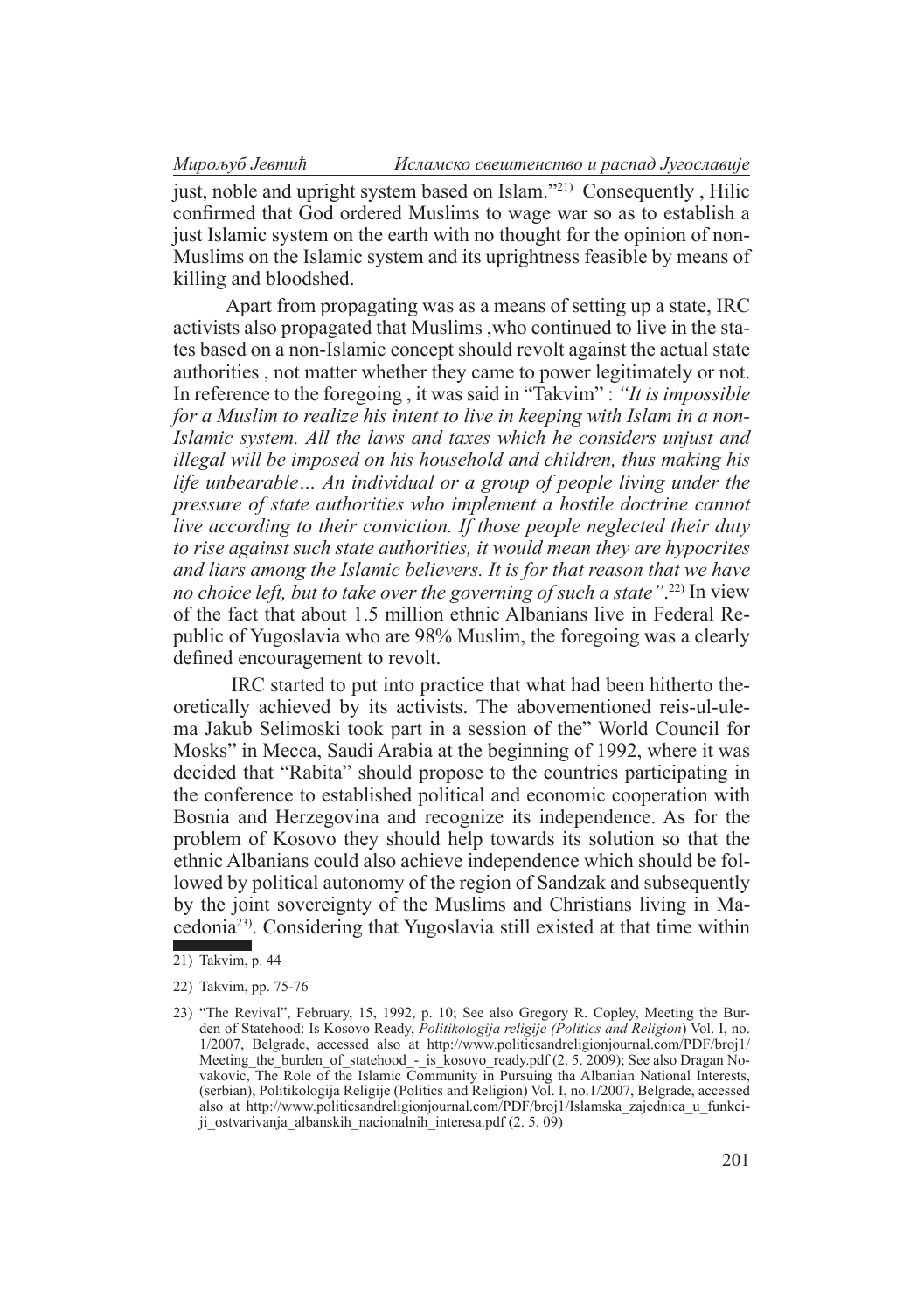the boundaries decreed by Tito, it was an act of blatant interference with Yugoslavia's internal affairs. Independence of Bosnia was proposed which was not approved of by the Bosnian Serbs and Croats who, taken together, constituted a majority of the population. It was also suggested that the Serbian province of Kosovo and the region of Sandzak should become independent which would , inevitably , lead up to the disintegration of Serbia<sup>1</sup>. In view of the above-mentioned, what reis al ulem i.e. IRC actually proposed the reconstructing of Yugoslavia with the aim of creating an Islamic religious state through the influence of the world Islamic organizations. A prospective state , as stated in "Takvim" , should become an Islamic diffusion centre until the collapse of all states and governments which have resisted to submit themselves voluntarily to Islamic rule. When the war broke out of Bosnia , IRC issued a fatwa to proclaim it was a religious war – Jihad ; the fatwa i.e. a statement based on Islamic religious laws which should be unquestionably pursued by Muslims said: "*Every single individual, male or female, must rise in defense of the Islamic fate according to their competence and ability . If they fail to fulfill the obligation it will mean that they have failed to remain true to their faith and mission in this world… Begin to fight intently and with confidence in Allah – if you survive, you will be gazias ( heroes of Jihad) and if you perish, you will be shahids (those sacrificed for the sake of Islam). During your offensives and clashes with the enemy, say tekbires (Allahu ekber) , and, if possible, have a copy of the Koran on you. A Muslim must be aware that his fight is just, securing him the grace of God. A Muslim who has Allah on his side is invincible and dully owns this world and the one to come."24)* The above statements are abundant evidence of IRC position on the war in former B. And H.: it was a religious war aiming for the creation of a religious state. It is important to stress the deference between Islamic and Euro American usage of the terms offensive and defense. According to Islam the respective terms are irrelevant as stated in "Takvim" : "Jihad is both: offensive and defensive at the same time. A Muslim party launches an offensive against the opposing ideology. Being a party, it has no fatherland from which to expect protection. The party itself must defend the principles which it represents. Hence, the party does not attack the fatherland of the opposing party, but launches an offensive on the opponents' principles. The objective of the offensive is not to cause the opponents to abandon their principles, but to bring about the collapse of the government which maintains the opposing principles."25) In view of the above it is quite clear that Jihad proclaimed by IRC was identical

<sup>24)</sup> "The Revival", April, 15, 1992, p. 8

<sup>25)</sup> Takvim, 1992, p. 79; See also Miroljub Jevtic, The Idea of the Islamic Transformation of the World (serbian), *Politicka revija*, vol.18, no. 4/2008, Belgrade